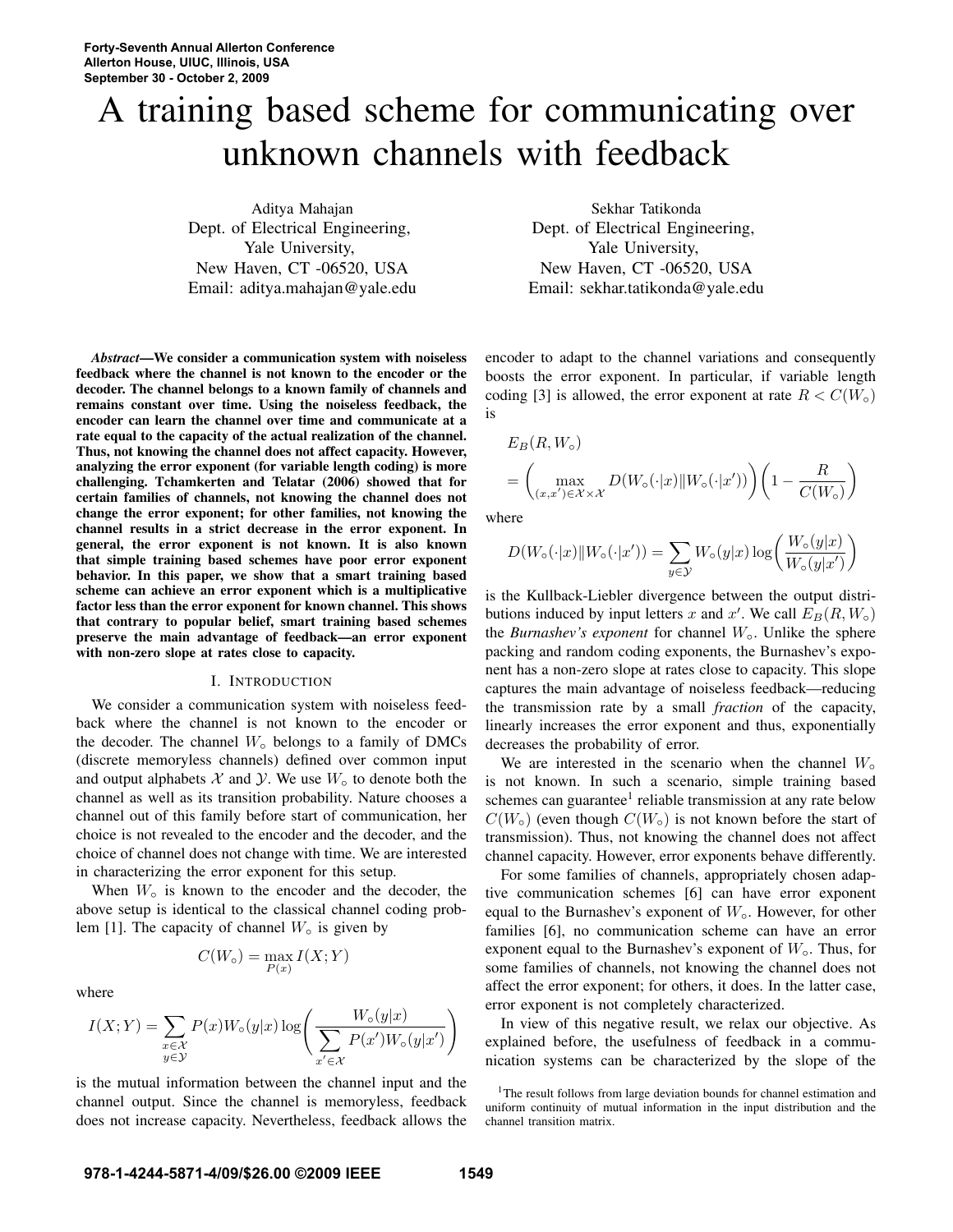error exponent at capacity. So, instead of trying to completely characterize the error exponent for communicating over an unknown channel, we simply ask if the error exponent has a non-zero slope near capacity. In Section II, we show an example of a family of channels for which no scheme can achieve Burnashev's exponent, yet a simple training based scheme an error exponent up to a multiplicative factor of Burnashev's exponent.

This example illustrates two points. First, it shows (perhaps not surprisingly) that even when the channel is unknown, noiseless feedback boosts the error exponent. Second, it shows that for communicating over unknown channels, training based schemes have merit.

The second point puts the result of [5] and [7] in perspective. In both [5] and [7], a simple family  $W_p = \{\text{BSC}(p),$ BSC(1 – p)}, with  $0 \le p < \frac{1}{2}$  was used to prove negative results about training based schemes.  $(BSC(p))$  denotes a binary symmetric channel with crossover probability p). With fixed length communication, training based schemes do no not achieve universal error exponent [5]. With variable length communication with noiseless feedback, training based scheme *that have a single training phase* will have error exponent with zero slope near capacity. These results, especially the result of [7], suggest that when we are concerned about error exponents, we should not use training based schemes. In Section II, we show that this need not be the case. We propose a training based scheme *with multiple training phases* for the family  $W_p$ ; the error exponent of this scheme is of the form

$$
E_S(R, \mathcal{W}_p) = D_{\mathcal{W}_p} \left( 1 - \frac{R}{C(W_\circ)} \right)
$$

where  $D_{W_p}$  is a constant that depends on the family  $W_p$  and is strictly less than the corresponding constant in Burnashev's exponent. This exponent has a non-zero slope at capacity! We present the intuition behind our proposed scheme in Section IV.

### II. A TRAINING BASED SCHEME AND THE MAIN RESULT

In this section we consider the family of channels  $W_p =$  ${BSC(p), BSC(1-p)}$ , where  $0 \le p \le \frac{1}{2}$  is known. This family is used in [5] and [7] to prove negative results about training based schemes. We use this family to show that training based schemes with *multiple training phases* can achieve error exponents that have the same form as Burnashev's exponent.

Both BSC(p) and BSC(1 – p) have capacity

$$
C_p = 1 - h(p)
$$

where  $h(p) = -p \log p - (1-p) \log(1-p)$  is the binary entropy function. Since both the channels have the same capacity, we do not need to modulate the transmission rate according to nature's choice of the channel. Hence, we assume that the transmission rate has a predetermined value  $R$ . This assumption simplifies the description of the coding scheme. The coding scheme operates in multiple epochs of duration  $t$ . We choose four fractions  $\beta_1$ ,  $\beta_2$ ,  $\beta_3$ , and  $\beta_4$  such that  $0 \leq \beta_i < 1$ ,  $i = 1, 2, 3, 4$ , and  $\beta_1 + \beta_2 + \beta_3 + \beta_4 = 1$ . These fractions are chosen before the start of communication; their actual values will be described later.

For every sufficiently large epoch duration  $t$ , the encoder and the decoder choose a codebook and "hypothesis testing regions" for channels  $BSC(p)$  and  $BSC(1 - p)$  such that

- 1) The codebook is of length  $\beta_2 t$  and rate  $R/\beta_2$ . When  $R/\beta_2 \ll C_p$ , the error exponent  $E_r(R/\beta_2)$  of the codebook is positive.
- 2) The "hypothesis testing regions" optimally distinguish between the transmission of  $\beta_4 t$  zeros from  $\beta_4 t$  ones according to the Chernoff-Stein Theorem [2].

These codebooks and hypothesis testing regions are for the case then the channel is known. Thus, the codebook for  $BSC(p)$  assumes that the channel is  $BSC(p)$  and the codebook for BSC(1−p) assumes that the channel is BSC(1−p). Similar interpretation holds for the hypothesis testing regions.

Consider a variable length communication scheme that consists of multiple epochs of length t. Each epoch consists for four phases:

- 1) *A training phase of length*  $\beta_1 t$ : During this phase the encoder sends a training sequence of  $\beta_1$  zeros. At the end of this phase, the encoder and the decoder choose a channel estimate  $\theta_1$ . If the number of ones in the channel output is less than  $\beta_1 t/2$ ,  $\theta_1$  equals BSC(p); otherwise  $\theta_1$  equals BSC(1 – p).
- 2) *A communication phase of length*  $β_2t$ : During this phase the encoder transmits of of  $M^{(t)} = \lfloor 2^{tR} \rfloor$  messages using the codebook corresponding to  $\theta_1$ . The decoder decodes according to the same codebook. Because of output feedback, the encoder knows the decoded message.
- 3) *A re-training phase of length*  $\beta_3 t$ : During this phase, the encoder sends  $\beta_3 t$  zeros. At the end of this phase, the encoder and the decoder choose a channel estimate  $\theta_2$ . If the number of ones in the channel output is less than  $\beta_3 t/2$ ,  $\theta_2$  equals BSC(p); otherwise  $\theta_2$  equals  $BSC(1 - p)$ . The channel estimate  $\theta_2$  depends on the channel behavior in only the third phase and not the first phase.
- 4) *A control phase of length* β4t: If the decoding in the second phase was correct, the encoder sends an ACK consisting of  $\beta_4 t$  zeros; otherwise it sends a NACK consisting of  $\beta_4 t$  ones. The decoder uses the hypothesis testing regions of channel  $\theta_2$  to decode the ACK/NACK. If the decoded symbol is ACK, communication stops; otherwise, the encoder and the decoder discard the results of the current epoch and repeat the same process in the next epoch.

This communication scheme is similar to the scheme proposed by Yamamoto-Itoh [4]. That scheme achieves the Burnashev's exponent for variable length coding over a known channel. As in that scheme, a decoding error occurs if the message transmitted during the communication phase is decoded incorrectly, and the NACK sent by the encoder during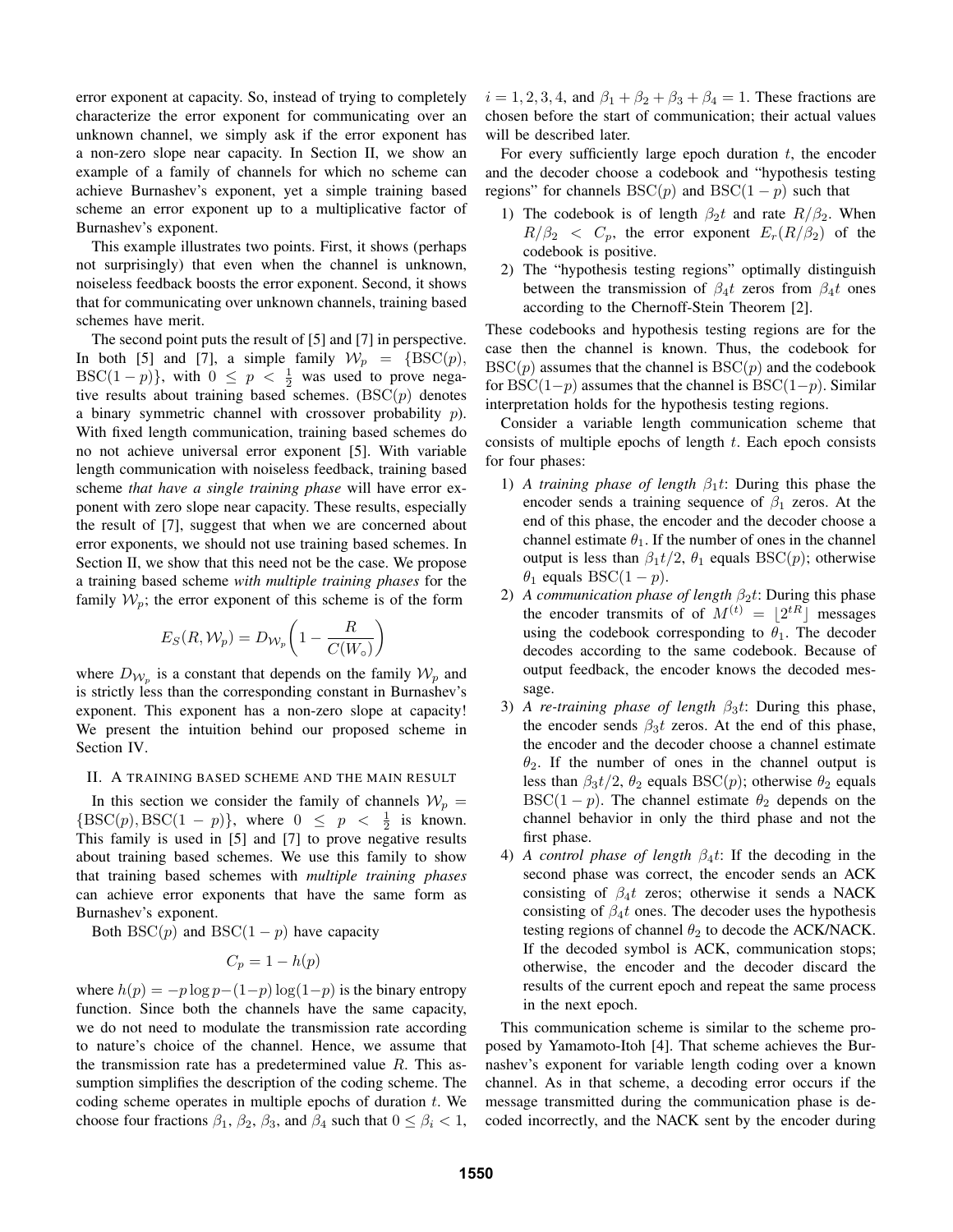the control phase is decoded as an ACK. All other erroneous situations are corrected by retransmission and increase only the duration of communication.

For epoch duration  $t$ , the above scheme has a probability of error  $P_e^{(t)}$  and a random communication length  $T^{(t)}$ . Then, the main result of this paper is the following.

*Proposition 1:* The average transmission rate of the above communication scheme is

$$
\lim_{t \to \infty} \frac{\log M^{(t)}}{\mathbb{E}\{T^{(t)}\}} = R. \tag{1}
$$

Furthermore, the error exponent of the above scheme is

$$
E_s(R, \mathcal{W}_p) = -\lim_{t \to \infty} \frac{\log P_e^{(t)}}{\mathbb{E}\{T^{(t)}\}} \ge D_p\left(1 - \frac{R}{C_p}\right) \tag{2}
$$

where

$$
D_p = \frac{D(0.5||p)D(p||1 - p)}{D(0.5||p) + D(p||1 - p)}
$$
\n(3)

and

$$
D(x||y) = x \log(x/y) + (1-x) \log((1-x)/(1-y))
$$

is the binary Kullback-Leibler divergence between binary probability distributions  $[x, 1 - x]$  and  $[y, 1 - y]$ .

In contrast, when the channel is known the error exponent is

$$
D(p||1-p)\bigg(1-\frac{R}{C_p}\bigg).
$$

Therefore, in this example, a training based scheme for unknown channel achieves a fraction

$$
\frac{D(0.5||p)}{D(0.5||p) + D(p||1-p)}
$$

of the Burnashev's exponent of the actual channel.

# III. PROOF OF PROPOSITION II

For epoch  $k, k = 1, 2, \ldots$ , with epoch duration t define the following events:

- $E_1^{(t,k)}$ : the channel estimation at the end of the first phase is incorrect.
- $D^{(t,k)}$  : the decoding at the end of the second phase is incorrect.
- $E_2^{(t,k)}$  : the channel estimation at the end of the third phase is incorrect.
- $\bullet$   $C_A^{(t,k)}$ : an ACK is decoded as a NACK in the forth phase.
- $C_N^{(t,k)}$ : a NACK is decoded as an ACK in the forth phase.

The assumptions on the codebook and the hypothesis testing regions can be stated more formally as follows. The error exponent of the codebook used in phase two is

$$
E_r\left(\frac{R}{\beta_2}\right) = -\lim_{t \to \infty} \frac{\log \Pr(D^{(t,k)} | \bar{E}_1^{(t,k)})}{\beta_2 t}.
$$
 (4)

When  $R/\beta_2 < C_p$ , the error exponent  $E_r(R/\beta_2) > 0$  and the probability of error

$$
\lim_{t \to \infty} \Pr(D^{(t,k)} | \bar{E}_1^{(t,k)}) = 0.
$$
 (5)

Similarly, for the hypothesis testing region, Chernoff-Stein Theorem [2] implies that the probability of type I and type II errors are  $\lambda$ 

$$
\lim_{t \to \infty} \Pr(C_A^{(t,k)} | \bar{E}_2^{(t,k)}) = 0,
$$
\n
$$
\lim_{t \to \infty} \Pr(C_N^{(t,k)} | \bar{E}_2^{(t,k)}) = 0,
$$
\n(6)

and the exponent of type I error is

$$
-\lim_{t \to \infty} \frac{\log \Pr(C_A^{(t,k)} | \bar{E}_2^{(t,k)})}{\beta_4 t} = D(p \| 1 - p). \tag{7}
$$

To evaluate the performance of the above communication scheme, we first determine the asymptotic behavior of the number of retransmission epochs.

*Lemma 1:* For epochs of duration t, let  $\zeta^{(t)}$  be the epoch when communication stops, i.e.,

$$
\zeta^{(t)} = \inf \{ k \in \mathbb{N} : D^{(t,k)} \cap C_N^{(t,k)} \cup \bar{D}^{(t,k)} \cap \bar{C}_A^{(t,k)} \}.
$$

Then,  $T^{(t)} = t\zeta^{(t)}$  and

$$
\lim_{t\to\infty}\mathbb{E}\{\zeta^{(t)}\}=1
$$

*Proof:*  $T^{(t)} = t\zeta^{(t)}$  follows from the definition of  $\zeta^{(t)}$ . For the second part, we claim that  $\zeta^{(t)}$  is stochastically dominated by a geometrically distributed random variable, i.e., for any  $t$ 

$$
\Pr(\zeta^{(t)} \ge k) \le (\xi^{(t)})^{k-1}
$$

where ξ

$$
\xi^{(t)} = \Pr(D(t,1)|\overline{E}_1(t,1)) + \Pr(C_N(t,1) \cap \overline{E}_2(t,1)).
$$

We prove this claim by induction. The claim is trivially true for  $k = 1$ . Suppose it is true for some k in N; then

$$
Pr(\zeta^{(t)} \ge k+1)
$$
  
=  $Pr(\zeta^{(t)} \ge k) \cdot Pr(\zeta^{(t)} \ge k+1 | \zeta^{(t)} \ge k)$   
=  $Pr(\zeta^{(t)} \ge k) \cdot Pr(D^{(t,k)} \cap \overline{C}_N^{(t,k)} \cup \overline{D}^{(t,k)} \cap C_A^{(t,k)})$   
=  $Pr(\zeta^{(t)} \ge k)$   
 $\cdot [Pr(D^{(t,k)}) \cdot Pr(\overline{C}_N^{(t,k)}) + Pr(\overline{D}^{(t,k)}) \cdot Pr(C_A^{(t,k)})]$   
 $\le Pr(\zeta^{(t)} \ge k) \cdot [Pr(D^{(t,k)} | \overline{E}_1^{(t,k)}) + Pr(C_A^{(t,k)} \cap \overline{E}_2^{(t,k)})]$   
 $\le (\xi^{(t)})^k$ 

where the first inequality follows from law of total probability, and the second inequality follows from the induction hypothesis. This completes the induction argument. Now, we use this claim to bound  $\mathbb{E}\{\zeta^{(t)}\}.$ 

$$
\mathbb{E}\{\zeta^{(t)}\} = \sum_{k\geq 1} \Pr(\zeta^{(t)} \geq k) \leq \sum_{k\geq 1} (\xi^{(t)})^{k-1} = \frac{1}{1 - \xi^{(t)}}.
$$

(5) and (6) imply that  $\lim_{t\to\infty} \xi^{(t)} = 0$ . Thus, we have  $\lim_{t\to\infty} \mathbb{E}\{\zeta^{(t)}\} \leq 1.$ 

By definition  $\zeta^{(t)} \geq 1$ , which completes the proof.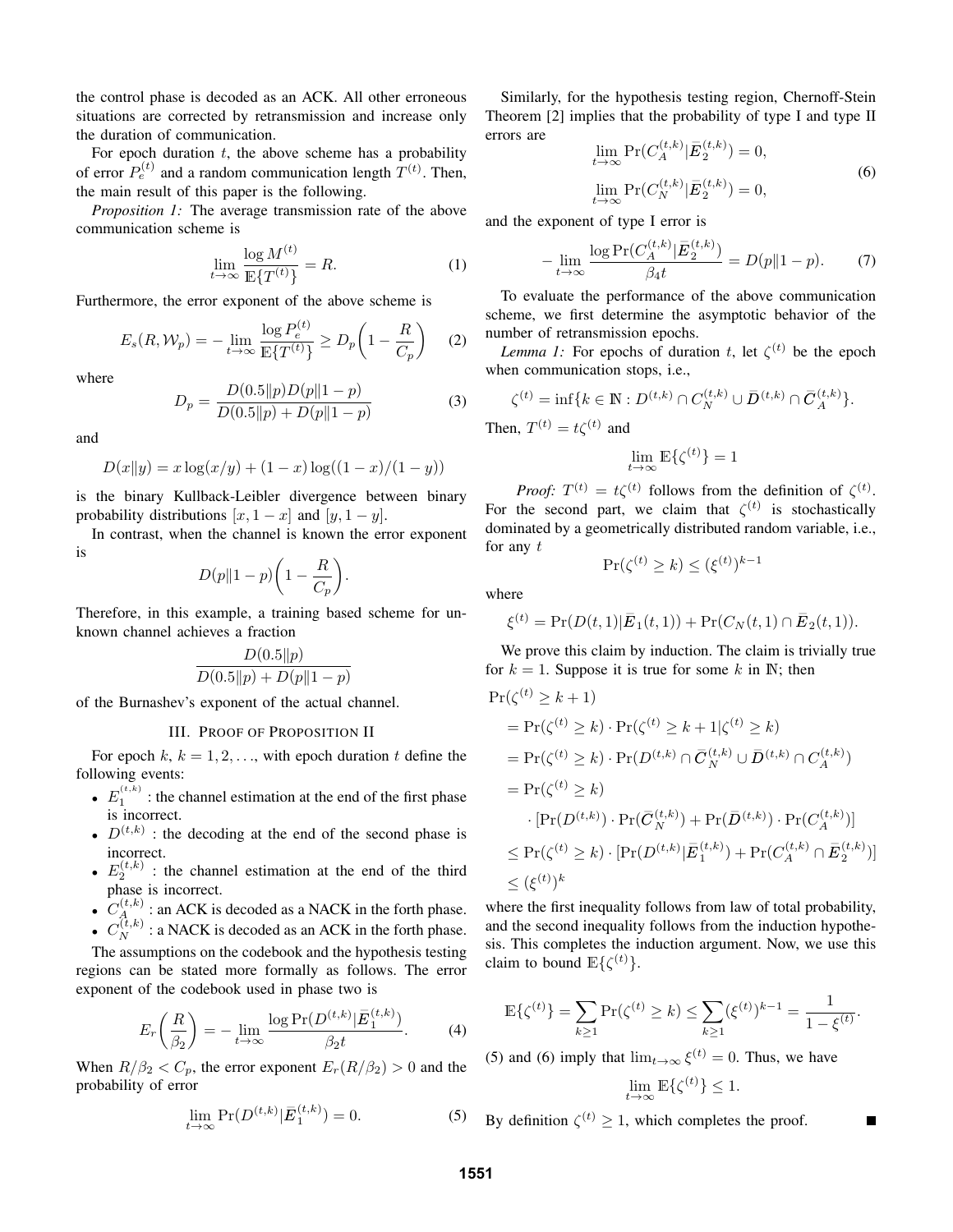We use the result of Lemma 1 to prove Proposition 1.

*Proof of Proposition 1:* The transmission rate is given by

$$
\lim_{t \to \infty} \frac{\log M^{(t)}}{\mathbb{E} \{ T^{(t)} \}} = \lim_{t \to \infty} \frac{\log \lfloor 2^{tR} \rfloor}{t \mathbb{E} \{ \zeta^{(t)} \}} = R \lim_{t \to \infty} \frac{1}{\mathbb{E} \{ \zeta^{(t)} \}} = R
$$

 $\langle \cdot, \cdot \rangle$ 

where the first equality follows from Lemma 1.

Now, consider the probability of error,

$$
P_e^{(t)} = \Pr(D^{(t,\zeta^{(t)})} \cap C_N^{(t,\zeta^{(t)})})
$$
  
\n
$$
\leq \sum_{k \geq 1} \Pr(D^{(t,k)} \cap C_N^{(t,k)} | \zeta^{(t)} \geq k) \cdot \Pr(\zeta^{(t)} \geq k)
$$
  
\n
$$
\leq \sum_{k \geq 1} \Pr(D^{(t,k)}) \cdot \Pr(C_N^{(t,k)}) \cdot (\xi^{(t)})^{k-1}
$$
  
\n
$$
= \Pr(D^{(t,1)}) \cdot \Pr(C_N^{(t,1)}) \cdot \left[ \sum_{k \geq 1} (\xi^{(t)})^{k-1} \right]
$$
  
\n
$$
= \Pr(D(t,1)) \cdot \Pr(C_N(t,1)) \cdot \frac{1}{1-\xi^{(t)}}.
$$

The first inequality follows the union bound of probability, the second inequality is due to the independence of decoding and hypothesis testing and the claim in Lemma 1, and the second last equality is due to symmetry across transmission epochs. The error exponent is given by

$$
E_S = -\lim_{t \to \infty} \frac{\log P_e^{(t)}}{\mathbb{E}\{T^{(t)}\}}
$$
  
\n
$$
= -\lim_{t \to \infty} \frac{\log P_e^{(t)}}{t} \lim_{t \to \infty} \frac{1}{\mathbb{E}\{\zeta^{(t)}\}}
$$
  
\n
$$
= -\lim_{t \to \infty} \frac{\log P_e^{(t)}}{t}
$$
  
\n
$$
\ge -\lim_{t \to \infty} \frac{\log \Pr(D^{(t,1)})}{t} - \lim_{t \to \infty} \frac{\log \Pr(C_N^{(t,1)})}{t}
$$
  
\n
$$
+ \lim_{t \to \infty} \frac{1 - \xi^{(t)}}{t}
$$
  
\n
$$
= -\lim_{t \to \infty} \frac{\log \Pr(D^{(t,1)})}{t} - \lim_{t \to \infty} \frac{\log \Pr(C_N^{(t,1)})}{t}
$$

where the first two equalities follow from Lemma 1, the third inequality follows from (8) and last equality follows from  $\lim_{t\to\infty} \xi^{(t)}=0.$ 

Next, consider the above two term one by one. First consider  $Pr(D^{(t,1)})$ . By the law of total probability

$$
Pr(D^{(t,1)}) = Pr(D^{(t,1)}|E_1^{(t,1)}) \cdot Pr(E_1^{(t,1)})
$$
  
+ 
$$
Pr(D^{(t,1)}|\bar{E}_1^{(t,1)}) \cdot Pr(\bar{E}_1^{(t,1)})
$$
  

$$
\leq Pr(E_1^{(t,1)}) + Pr(D^{(t,1)}|\bar{E}_1^{(t,1)})
$$
  

$$
\leq exp(-\beta_1 t D(0.5||p)) + exp(-\beta_2 t E_R(R/\beta_2)).
$$
 (10)

The first term in last inequality follows from Chernoff-Hoeffding Theorem [8] and the second term follows from the definition of error exponents and is true for sufficiently large values of t. Thus, when  $R/\beta_2 < C_p$ ,

$$
-\lim_{t \to \infty} \frac{\log \Pr(D^{(t,1)})}{t}
$$
  
\n
$$
\geq \lim_{t \to \infty} \min \{ \beta_1 D(0.5 \| p), \beta_2 E_R(R/\beta_2) \} \geq 0.
$$
 (11)

Now consider  $Pr(C_N^{(t,1)})$ . By the law of total probability

$$
\Pr(C_N^{(t,1)}) = \Pr(C_N^{(t,1)} | E_2^{(t,1)}) \cdot \Pr(E_2^{(t,1)}) + \Pr(C_N^{(t,1)} | \bar{E}_2^{(t,1)}) \cdot \Pr(\bar{E}_2^{(t,1)})
$$
  
\n
$$
\leq \Pr(E_2^{(t,1)}) + \Pr(C_N^{(t,1)} | \bar{E}_2^{(t,1)})
$$
  
\n
$$
\leq \exp(-\beta_3 t D(0.5 || p)) + \exp(-\beta_4 t D(p || 1 - p))
$$
\n(12)

where the first term in the last inequality follows from Chernoff-Hoeffding Theorem [8] and the second term follows from  $(7)$  and is true for sufficiently large values of t. Thus,

$$
- \lim_{t \to \infty} \frac{\log \Pr(C_N^{(t,1)})}{t}
$$
  
 
$$
\geq \lim_{t \to \infty} \min \{ \beta_3 D(0.5 || p), \beta_4 D(p || 1 - p) \}.
$$

The minimum value is achieved when

$$
\frac{\beta_3}{\beta_4} = \frac{D(p||1-p)}{D(0.5||p)}
$$

and in that case

$$
-\lim_{t \to \infty} \frac{\log \Pr(C_N^{(t,1)})}{t}
$$
\n
$$
\geq \frac{D(0.5||p)D(p||1-p)}{D(0.5||p) + D(p||1-p)} \lim_{t \to \infty} (\beta_3 + \beta_4).
$$
\n(13)

Finally, choose  $\beta_1$ ,  $\beta_2$ ,  $\beta_3$ , and  $\beta_4$  such that  $\beta_1 = o(1)$ and  $\beta_2 = R/C_p - o(1)$ . Thus,  $\beta_3 + \beta_4 = 1 - \beta_1 - \beta_2 =$  $1 - R/C_p + o(1)$ . (For example, the  $o(1)$  terms can be  $log t$ ). Combining this with  $(9)$ ,  $(11)$  and  $(13)$ , we get,

$$
E_S \ge \left(1 - \frac{R}{C_p}\right) \frac{D(0.5||p)D(p||1 - p)}{D(0.5||p) + D(p||1 - p)}.\tag{14}
$$

## IV. DISCUSSION

At first glance, the communication scheme proposed in this paper looks counter intuitive. In the retraining phase, we ignore what we learnt in the first training phase. To understand why ignoring this available information makes sense, we need to reconsider why training based schemes work badly for fixed length communication over an unknown channel and why Yamamoto-Itoh's scheme is able to achieve the Burnashev's exponent for variable length communication over a known channel.

First, lets reconsider the arguments of [5] on why training based schemes perform badly for fixed length communication over an *unknown* channel. In that scenario, the probability of decoding error is similar to expression (10) for  $Pr(D^{(t,1)})$ : a